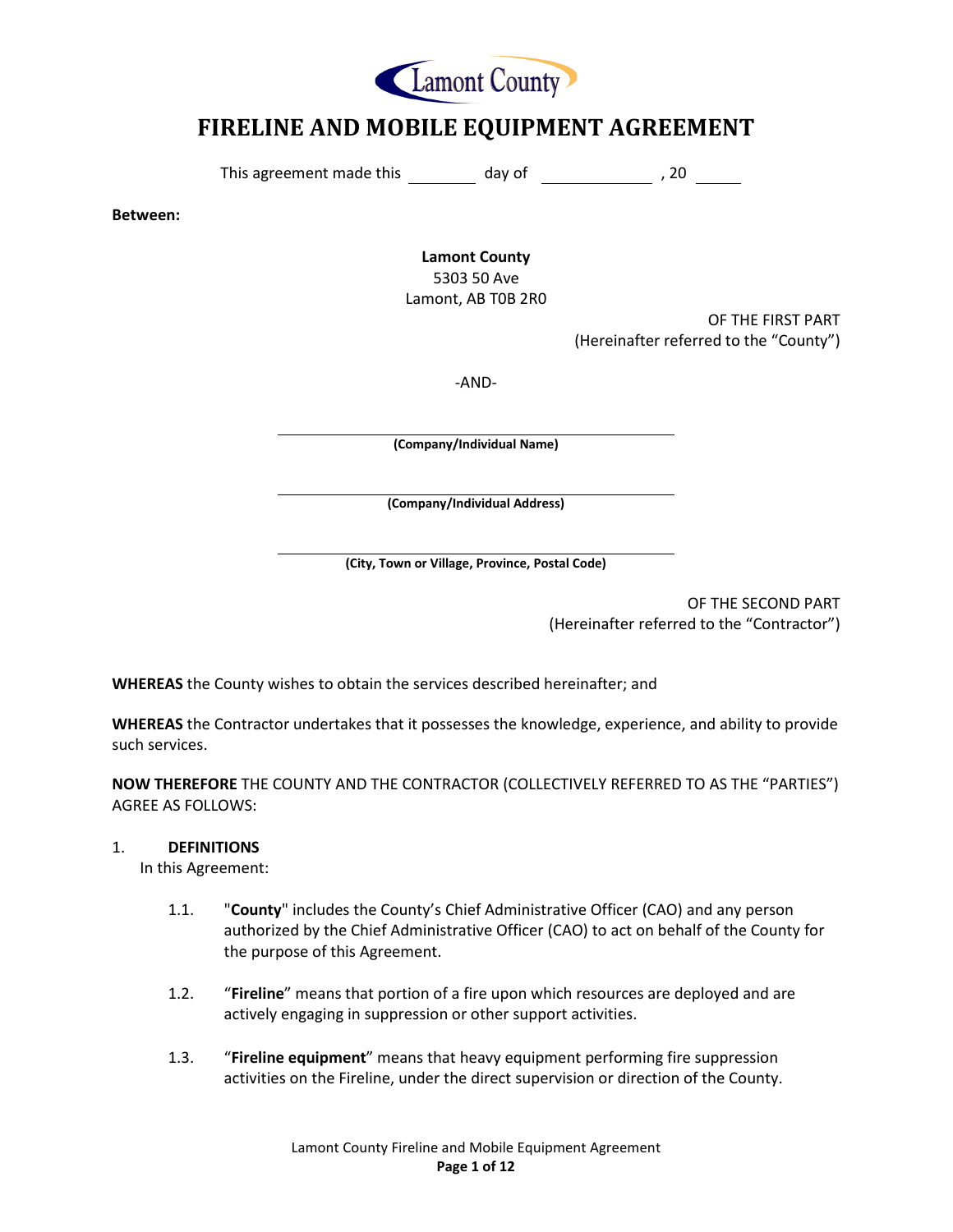

- 1.4. "**Mobile equipment**" means that other equipment performing activities associated with fire suppression, but not actively working on the Fireline.
- 1.5. "**Operations"** means work pursuant to this agreement for which the County from time to time requires the Fireline equipment and mobile equipment to be available.

## 2. **COUNTY'S DESIGNATED OFFICER**

2.1. In respect of the subject matter and performance of this Agreement, the exercise of any of the functions, duties, authority, and responsibilities hereunder of the County may from time to time be delegated by the County to one or more of its employees, hereinafter referred to as the "designated officer."

## 3. **CONTRACTOR'S DESIGNATE**

- 3.1. The Contractor shall designate a person acceptable to the County to function as liaison on behalf of the Contractor. The Contractor is responsible for communicating all information and data that may be or become necessary and for all directives and authorizations to all operators or subcontractors engaged by or through the Contractor for the purposes of this Agreement.
- 3.2. Until further notice, the Contractor's designate is

## 4. **TERM**

4.1. The term of this Agreement is from April 1, 2022, to December 31, 2022.

## 5. **SERVICES**

- 5.1. The Contractor agrees to furnish **fire line equipment**, complete with operator, for Fireline related services, including but not limited to fire guard construction, helipad construction, reclamation, and non-potable water hauling; and/or other **mobile equipment**, complete with operator, including but not limited to tractor/trailers, vans, buses, trucks, and hotshot services **as and when requested** by the County and at locations designated by the County from time to time (the "services").
- 5.2. The Contractor shall provide the County with a list of equipment which it agrees to provide to the County pursuant to this Agreement (the "fire line equipment" or "mobile equipment").
	- 5.2.1. The Contractor represents and warrants that it owns and possesses or leases the equipment and can supply the equipment together with a qualified operator.
	- 5.2.2. The Contractor shall revise this list to add equipment or remove equipment that has been disposed of or destroyed by providing written notice to the County.
- 5.3. The Contractor agrees to provide only skilled, well-trained, qualified, and experienced operators.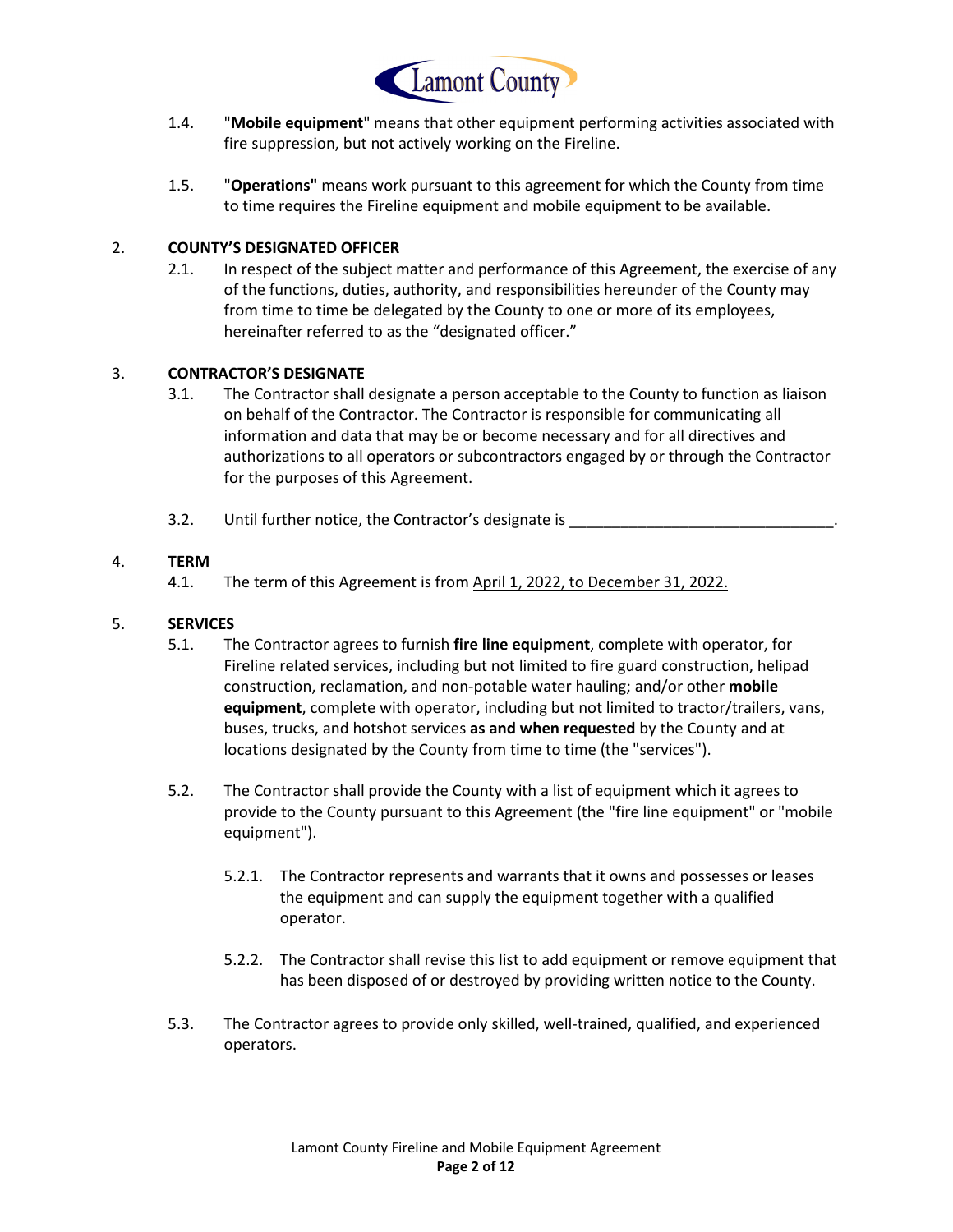

- 5.4. The Contractor shall be responsible for all acts and omissions of its operators. The County may demand the removal of any operator who it determines for any safety, security, or morale purpose is detrimental to activity at the work site and the Contractor shall forthwith replace such person with an acceptable replacement.
- 5.5. The Contractor shall ensure that its operators comply with all security policies, procedures, and regulations in effect with respect to any county premises or equipment being used or accessed by them.
- 5.6. If requested by the County, the Contractor may provide a second operator for night operations within twelve (12) hours of a request by the County.
- 5.7. The Contractor shall supply all the equipment in good working and safe operating condition during the term of this Agreement. The Contractor is responsible for furnishing, and paying all costs associated with the supply, maintenance and repair of the equipment, including without limitation, fuel, oil, repairs, servicing, permits, WCB coverage, insurance, personnel, operator's wages and expenses, costs of moving the operator to and from the work site and moving the equipment to and from the repair facilities chosen by the Contractor, and all other costs associated with the equipment and the operator (unless otherwise expressly stated in this Agreement).
	- 5.7.1. All vehicles utilized under the terms of this Agreement shall be in good operating condition and, if requested by the County, the Contractor shall provide a current mechanical roadworthiness inspection certificate**.**
	- 5.7.2. As requested by the County for emergency transport of equipment, and as required by the *Traffic Safety Act*, Commercial Vehicle Dimension and Weight Regulation A/R 315/2002, the Contractor shall provide pilot vehicle(s).
	- 5.7.3. All vehicles utilized for hauling cargo under the terms of this Agreement shall provide a clean cargo area.
- 5.8. The Contractor shall possess and provide to the County evidence of a valid Certificate of Recognition (COR) or Small Employer Certificate of Recognition (SECOR).
	- 5.8.1. In the event the Contractor does not, or is unable to, comply with the requirements of subsection the County may in its sole discretion, without restricting any other rights and remedies, either terminate this Agreement, or accept a OH&S safety program outlining this process. In any event the County will give hiring preference to contractors with valid CORs or SECORs.
- 5.9. The Contractor shall ensure that all operators who are required to work on the Fireline have attended a wildfire safety orientation course, either physically or virtually, approved by the County. For drivers and other operators, the wildfire safety orientation course is optional, but preferred. The payment of all salaries or expenses incurred by the Contractor associated with such courses shall be at the Contractor's expense.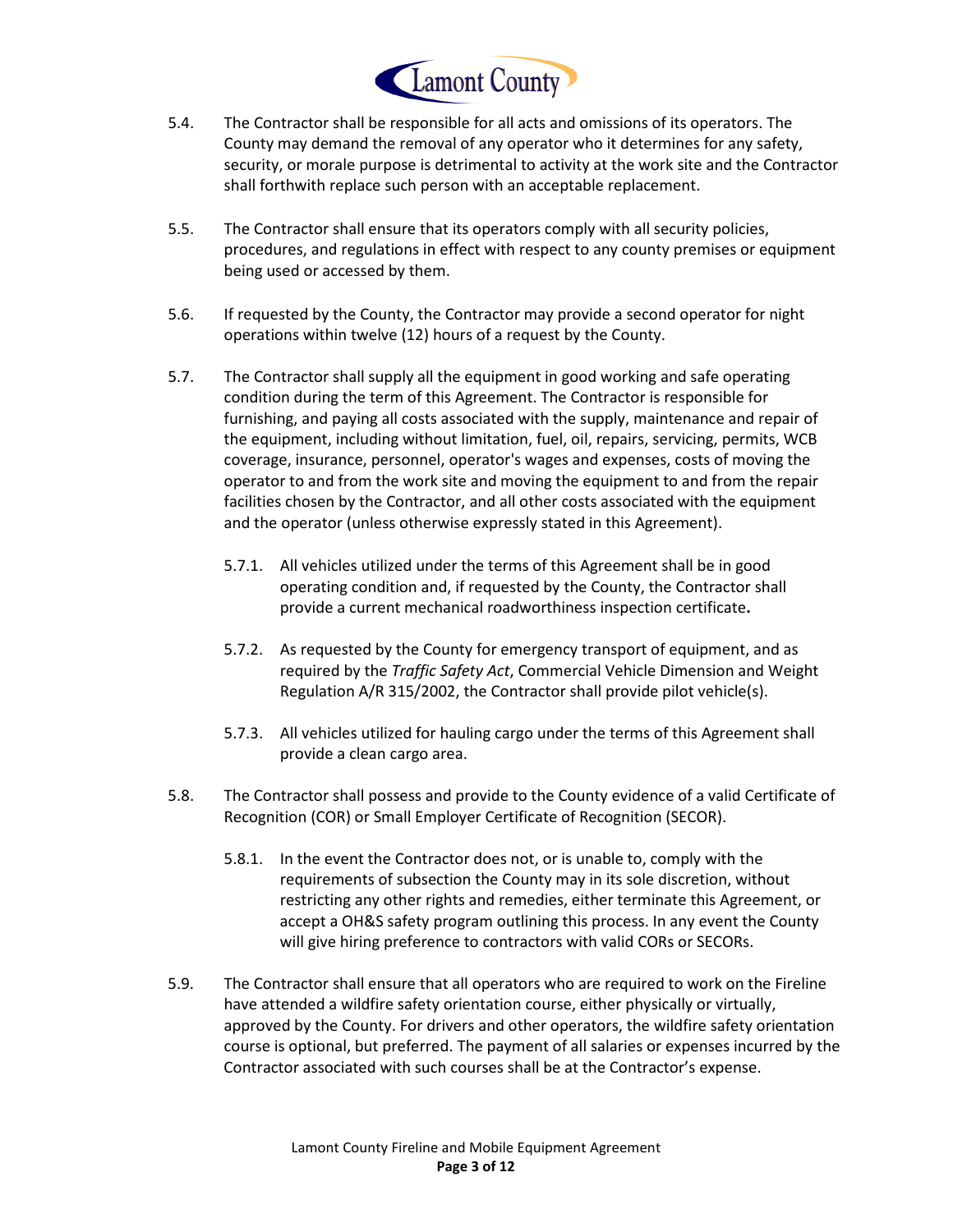

- 5.10. The Contractor shall ensure that all operators who are required to work on the fire line arrive at any designated work site equipped with all appropriate personal safety equipment, including but not limited to steel-toed boots, approved fire-resistant coveralls, reflective vests, and safety helmets.
- 5.11. The Contractor shall ensure that all operators are provided or bring sufficient food and beverages as required.

## 6. **INSURANCE**

- 6.1. The Contractor shall, at its sole cost and expense, maintain in full force and effect during the term of this Agreement, with an insurer licensed in Alberta, on forms and with coverage and endorsements satisfactory to the County in its sole discretion.
	- 6.1.1. Comprehensive or Commercial General Liability, in an amount not less than \$5,000,000.00 per occurrence, insuring against bodily injury, personal injury and property damage including loss of use thereof.
		- 6.1.1.1. Lamont County shall be added as an additional named insured to the General Liability Insurance Cover.
		- 6.1.1.2. Such insurance shall include Wrap-Up Liability Cover if subcontractorsare involved, Non-Owned Automobile Liability, and Operation of Attached Machinery.
		- 6.1.1.3. The Contractor shall require and ensure that each subcontractor provide evidence of comparable insurance to that set forth in this section and shall provide evidence of same to the County upon request.
	- 6.1.2. Automobile Liability on all vehicles owned, operated, or licensed in the name of the Contractor, in an amount not less than \$2,000,000.
	- 6.1.3. Where the following equipment shall be used in the provision of services, the following insurance is required: Aircraft and/or Watercraft Liability for all craft owned, operated, or licensed in the name of the Contractor, and for all nonowned craft used in the operations of the Contractor, in an amount not less than \$2,000,000.00 per occurrence and including passenger hazard liability where applicable.
	- 6.1.4. The Contractor assumes responsibility for loss and/or damage to equipment and/or materials transported under this Agreement. The Contractor shall carry cargo insurance in an amount that is adequate and reasonable. Failure to maintain adequate limits of insurance will not relieve the Contractor of any responsibility with respect to such damages.
	- 6.1.5. Such additional insurance policies and coverage as the County requires from time to time.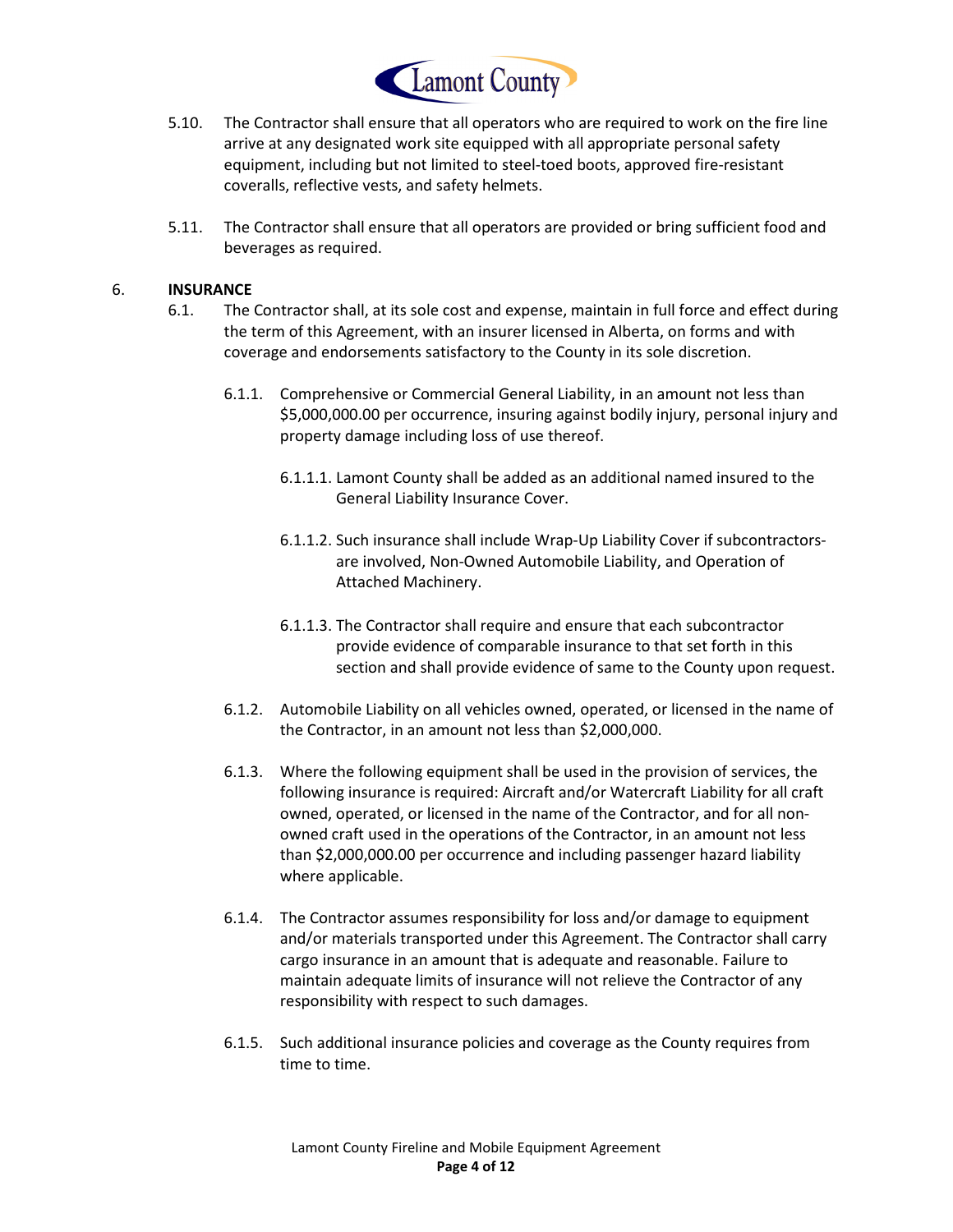

- 6.1.6. All the foregoing insurance shall be primary and not require the pro rata sharing of any loss by any insurer of the County.
- 6.1.7. The Contractor shall provide the County with a certificate of insurance in the form attached as Schedule B Prior to the commencement of the services and on request shall promptly provide the County with a certified true copy of each policy.
- 6.1.8. All required insurance (except for automobile liability) shall be endorsed to provide the County with 30 days advance written notice of material change or cancellation.
- 6.1.9. The Contractor acknowledges that these are the minimum requirements that have been established by the County. No representation or warranty of any kind is made by the County as to the completeness or suitability of this insurance and the Contractor shall determine and satisfy itself that it has appropriate and sufficient coverage to satisfy its own risk and insurance requirements, and to cover its obligations under this Agreement.

## 7. **HOLD HARMLESS**

7.1. The Contractor agrees to indemnify and hold harmless the County from all third-party claims, demands, actions or costs (including legal costs on a solicitor client basis) for which the Contractor is legally responsible, including those arising out of negligence or willful acts by the Contractor or the Contractor's employees or agents. This hold harmless provision shall survive this agreement.

#### 8. **STATUTORY COMPLIANCE AND OCCUPATIONAL HEALTH AND SAFETY**

- 8.1. The Contractor shall comply with the provisions of all laws, regulations, permits, approvals, licenses and any policies and standards that expressly or by implication, apply to the Contractor in respect to this Agreement and the provisions of the services.
- 8.2. The Contractor shall inform itself, and cause its employees to inform themselves, as to their respective legal responsibilities under the *Occupational Health and Safety Act*, Regulation and Code.
- 8.3. Where the Contractor enters into an agreement with another party or parties to perform work included in this Agreement the Contractor acknowledges that it is a "prime contractor" and shall as a condition of this contract implement a system or process to ensure compliance with the *Occupational Health and Safety Act*, Regulation and Code by other contractors and/or employers present on the worksite. Prior to performance of the services in this Agreement the Contractor shall submit to the County a copy of valid "Certificate of Recognition" "Small Employer Certificate of Recognition" or OH&S program outlining this system or process.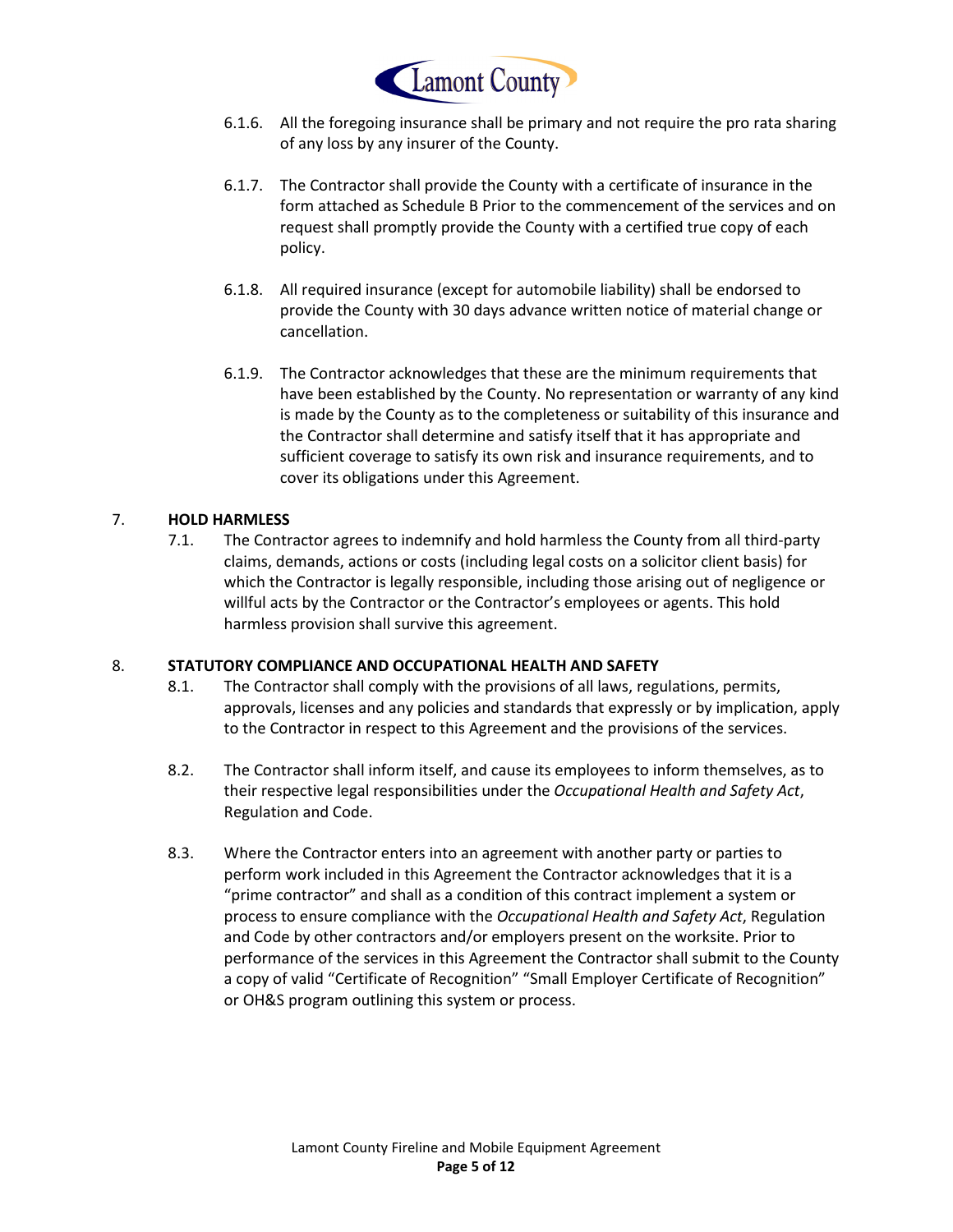

- 8.4. **T**he Contractor shall maintain a valid account with the Workers' Compensation Board covering all workers involved with the contract or shall provide the County with documents verifying that the Workers' Compensation Board has denied the Contractor's application for an account. The Contractor shall provide evidence of standing with the Workers' Compensation Board during the term of this Agreement upon request by the County.
- 8.5. The Contractor shall immediately report to the County all work related accidents resulting in medical aid, disabling injury or fatality and serious occurrences (defined in section 18 of the *Occupational Health and Safety Act*) because of any services provided under this contract. The Contractor shall further ensure that, where required by statute or regulations, accidents shall be reported to the Workers' Compensation Board and to Alberta Employment, Immigration, and Industry.
- 8.6. Where the County determines and notifies the Contractor that work does not comply with the *Occupational Health and Safety Act*, Regulation and Code or the safety plan, that work shall be suspended. That work shall not resume until corrective actions have been taken to the satisfaction of the County. The County shall consider a breach of the *Occupational Health and Safety Act,* or safety plan a breach of this Agreement.

## 9. **PAYMENT**

- 9.1. Subject to and in accordance with this Agreement, including Schedule "A", the County shall pay for satisfactory performance of the services by the Contractor at the rates provided for in this Agreement. The Contractor agrees that the County is not obliged to order any minimum quantity of services and that no minimum charge applies in respect of this Agreement.
- 9.2. Payment is subject to:
	- 9.2.1. services being provided to the satisfaction of the County;
	- 9.2.2. the Terms of Payment referred to in Schedule "A;"
	- 9.2.3. Equipment Daily Time Tickets being properly completed and signed by a representative of the County and by the operator;
	- 9.2.4. the Contractor sending an invoice for the amount earned for the period requested by the County for which an invoice had not been previously submitted;
	- 9.2.5. receipt of a Workers' Compensation Board clearance letter covering the period of the services; and
	- 9.2.6. the County approving the invoice.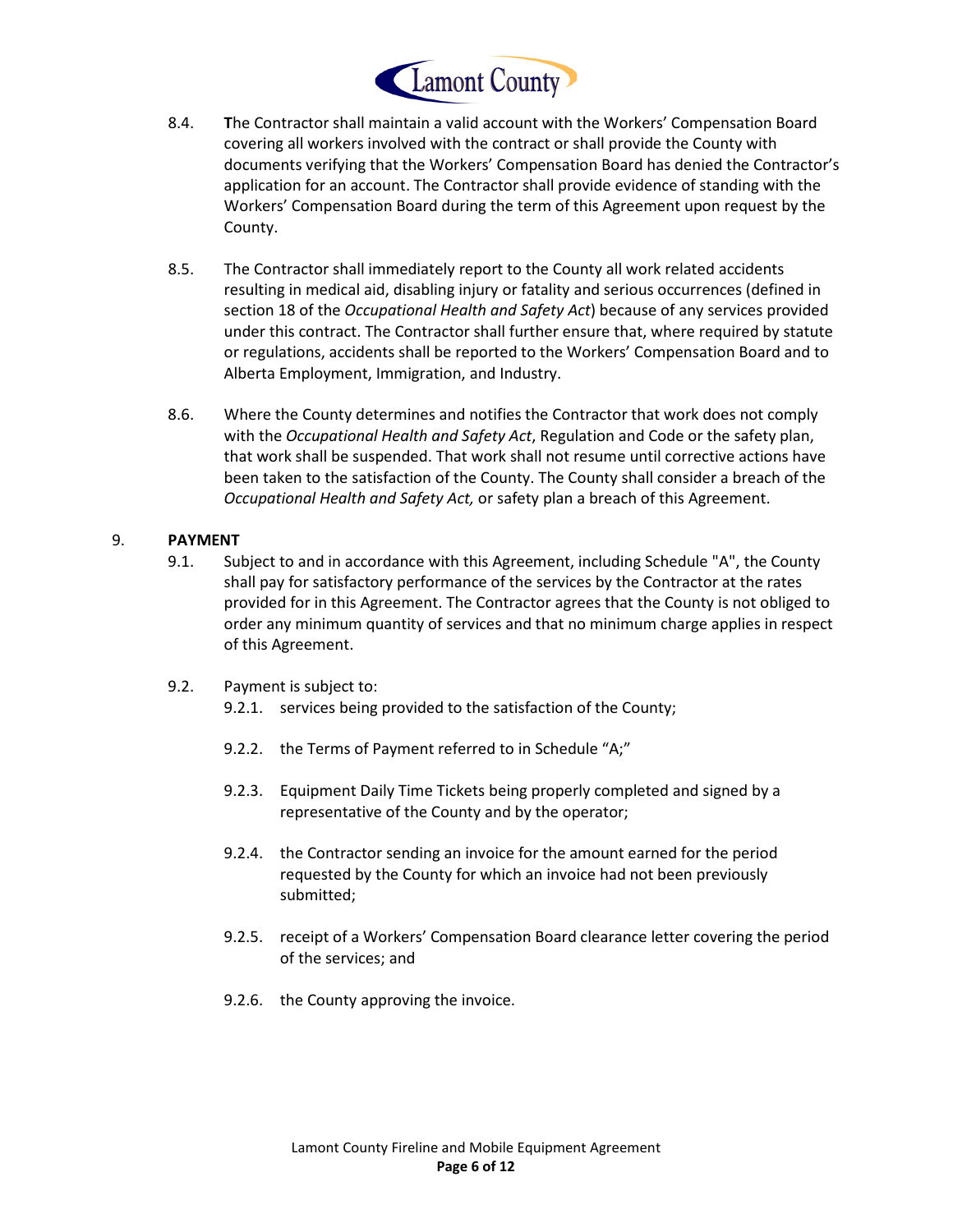

- 9.3. Processing of payments shall not commence until the invoice has been approved and the Contractor has provided such supporting information as is requested by the County including without limitation signed time certificates. Such payment shall not be construed as an acknowledgement or admission by the County that no default or deficiency exists in the Contractor's performance or delivery of the goods or services.
- 9.4. The Contractor shall, at its own expense and without recourse against the County, bear, pay and be responsible for all taxes, excise, and charges of a like nature that may be imposed on, or on the sale, transfer or provision to the County of, the services and goods used or provided in connection with or as part of the functions, duties and matters to be performed or provided by the Contractor pursuant to this Agreement.
- 9.5. The County in right of Alberta is subject to the Goods and Services Tax. The Contractor shall include in its charges under this Agreement and itemize on it invoices separately any costs or charges for the Goods and Services Tax.
- 9.6. The Contractor shall:
	- 9.6.1. Keep and maintain, in accordance with generally accepted accounting principles, complete and accurate books, records and accounts of all costs and expenditures relative to or in connection with the services.
	- 9.6.2. On demand, make available to the County or its duly authorized representative for inspection, reproduction, audit, or any other reasonable purpose every such book, account, or record, and supporting documents.
	- 9.6.3. Ensure that the books, records, and documents described in the above clause are not destroyed without the County's written authorization for a period of three years after the conclusion of the services provided pursuant to this Agreement.

## 10. **FREEDOM OF INFORMATION AND PROTECTION OF PRIVACY**

10.1. The Contractor acknowledges that the *Freedom of Information and Protection of Privacy Act* applies to all information and records provided by the Contractor to the County and to any information and records which are in the custody or under the control of the County. The Contractor acknowledges that Part 2 of the *Freedom of Information and Protection of Privacy Act* applies to the Contractor during the currency of this Agreement.

## 11. **GENERAL**

- 11.1. The County shall be entitled to, but shall have no obligation to, inspect the equipment and may reject any or all the equipment if it is not in a condition satisfactory to the County. Upon such an event, the County shall be entitled to, but shall have no obligation to, allow the Contractor to replace rejected equipment or rescind this Agreement and thereafter have no further obligation of any kind to the Contractor.
- 11.2. The County may without cause terminate this Agreement effective immediately upon notice to the Contractor. After termination of this Agreement, and subject to the County's rights of set off under this agreement, the County shall have no further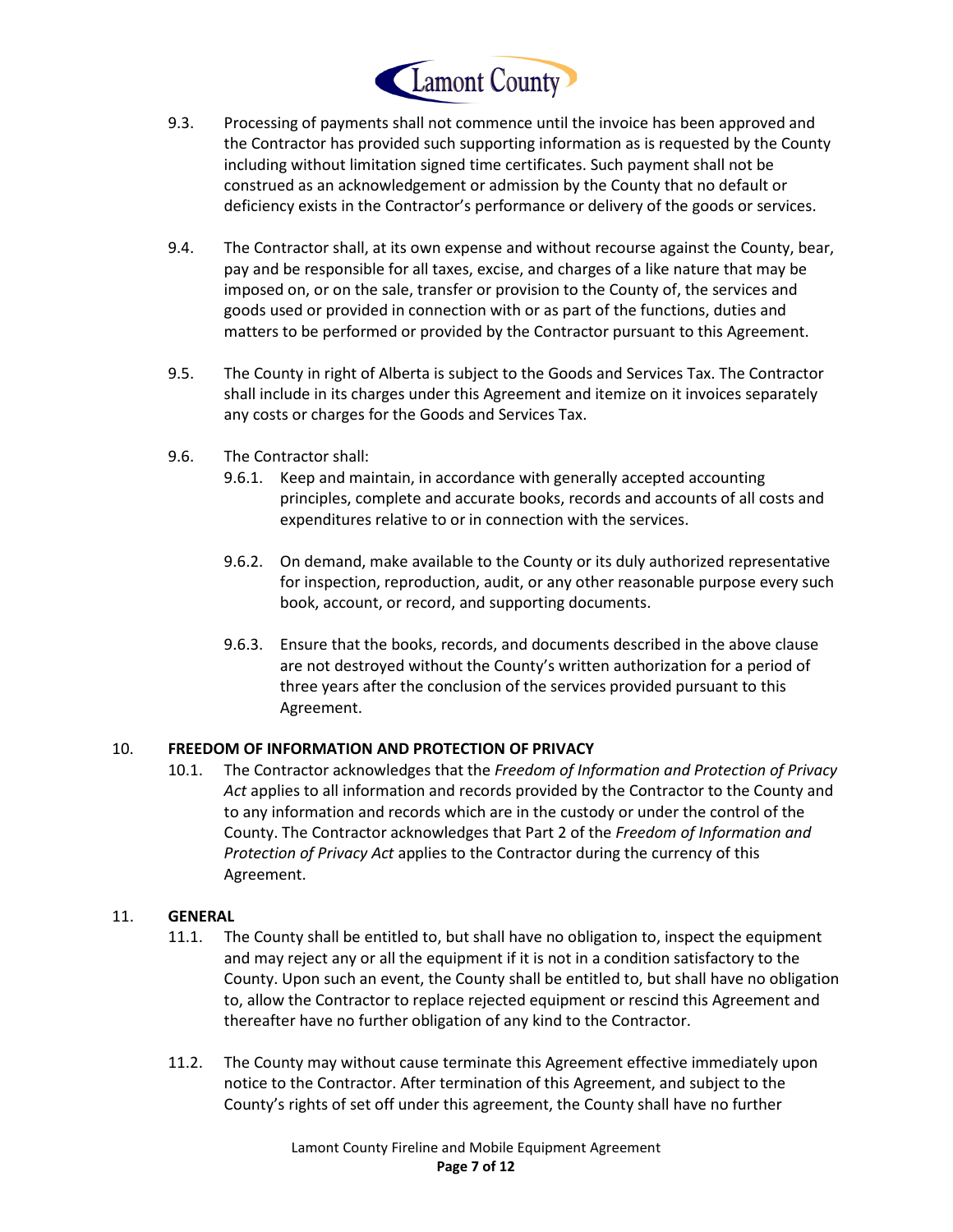

obligation to the Contractor other than to pay the Contractor for the value (using the rates provided herein) of the services which were rendered in the manner requested by the County prior to the termination date but for which the County has not yet paid.

- 11.3. Upon termination, the Contractor shall remove all equipment and operators immediately. Should the Contractor fail to remove immediately any equipment and operator, the County may do so at the risk and expense of the Contractor. In the event the Contractor does not take possession and remove its equipment at the expiry or early termination of this agreement the County may treat the equipment as abandoned and dispose of it in such manner as it deems appropriate without notice to the Contractor.
- 11.4. The Contractor agrees that it and its personnel, when using County premises, shall comply with all security policies, procedures, and regulations in effect from time to time at such premises.
- 11.5. The County may, from time to time, waive the performance by the Contractor of any provision of this Agreement, either before or after that performance is done. A waiver is not effective or binding upon the County, unless it is in writing signed by the County or under its authority and does not limit or affect the County's rights with respect to any other breach or non-performance, whether prior or subsequent thereto.
- 11.6. The Contractor shall not assign this Agreement, or subcontract any of the work or the services without the prior written approval of the County, and any assignment or subcontract made without that consent shall be of no effect.
- 11.7. The relationship of the Contractor to the County in performing its services under this Agreement is that of an independent contractor, and nothing in this Agreement is to be construed as creating an agency, partnership or employment relationship between the Contractor and the County.
- 11.8. The Contractor agrees and acknowledges that neither the Contractor nor its employees shall by this Agreement be entitled to any of the rights or benefits afforded to employee of the County.
- 11.9. The Contractor warrants that it is a resident of Canada for income tax purposes and understands that Canadian Law may require certain holdbacks.
- 11.10. This Agreement is governed by the laws of the Province of Alberta, and the forum for any legal proceedings relating to this Agreement is the Province of Alberta.
- 11.11. This Agreement supersedes and replaces all oral and written communications between the parties relating to the subject matter of this Agreement.
- 11.12. Time is of the essence.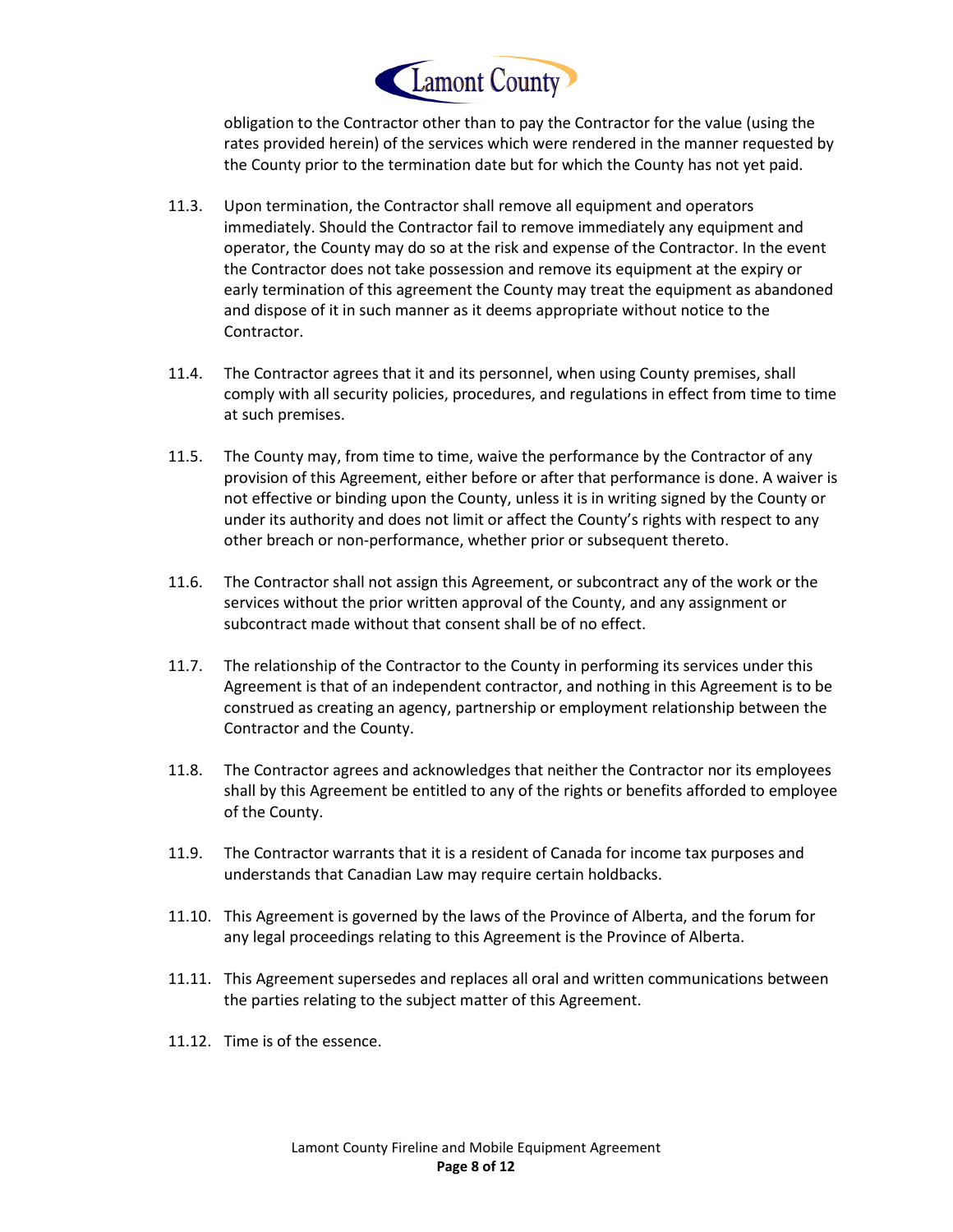

#### 12. **NOTICES**

12.1. All notices, payments, statements, reports, or communications required or permitted to be given by one party to the other under this Agreement shall be in writing and may be left, properly addressed, at the office of the addressee, or sent by registered mail, postage prepaid, to the office of the addressee, in either case as follows: to the County, as follows:

**Lamont County 5303 50 Ave Lamont Alberta T0B 2R0** 

and to the Contractor as follows:

**(Company/Individual Name)**

**(Company/Individual Address)**

**(City, Town or Village, Province, Postal Code)**

IN WITNESS WHEREOF the parties have executed this Agreement on the date first written above.

**For the County**

Per: \_\_\_\_\_\_\_\_\_\_\_\_\_\_\_\_\_\_\_\_\_\_\_\_\_\_\_\_\_\_\_\_\_\_\_\_\_\_\_\_

Date: \_\_\_\_\_\_\_\_\_\_\_\_\_\_\_\_\_\_\_\_\_\_\_\_

**For the Contractor**

Per: \_\_\_\_\_\_\_\_\_\_\_\_\_\_\_\_\_\_\_\_\_\_\_\_\_\_\_\_\_\_\_\_\_\_\_\_\_\_\_\_\_

\_\_\_\_\_\_\_\_\_\_\_\_\_\_\_\_\_\_\_\_\_\_\_\_\_\_\_\_\_\_\_\_\_\_\_\_\_\_\_\_\_

\_\_\_\_\_\_\_\_\_\_\_\_\_\_\_\_\_\_\_\_\_\_\_\_\_\_\_\_\_\_\_\_\_\_\_\_\_\_\_\_

Date: \_\_\_\_\_\_\_\_\_\_\_\_\_\_\_\_\_\_\_\_\_\_\_\_\_\_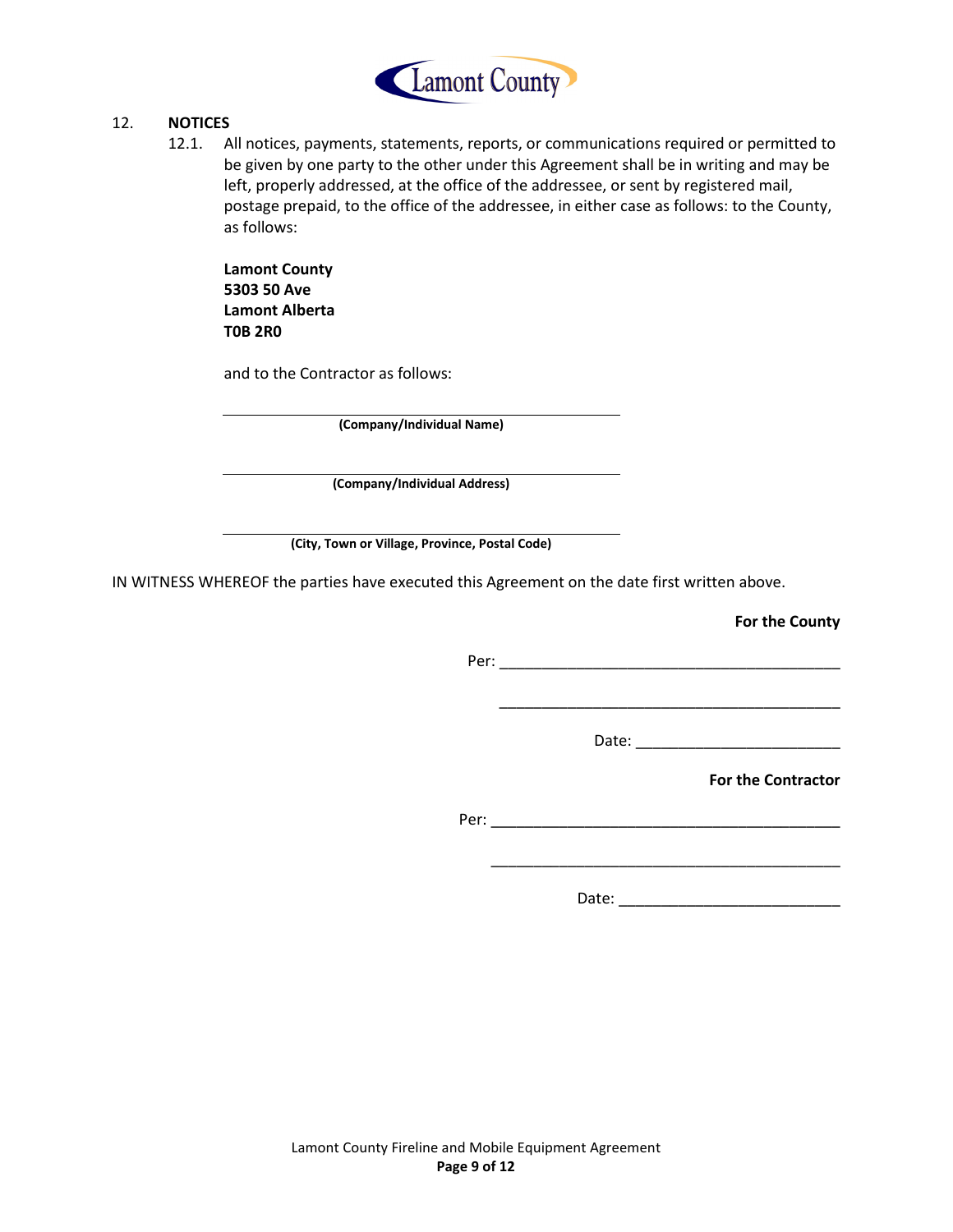

# **Schedule "A"**

#### **1. TERMS OF PAYMENT**

- **1.1.** The County shall pay the Contractor for each piece of equipment complete with operator for hours approved by a designated officer of the County as follows:
	- **1.1.1.** for equipment described in the **Alberta Roadbuilders & Heavy Construction Association, Equipment Rental Rates Guide (AR&HCA**), the rate set out for that equipment in AR&HCA that is currently **published and released** at the time the service is provided.
	- **1.1.2.** for equipment not described in the AR&HCA, the rate as approved in writing by the County (no mid fire season rate changes shall be accepted).
- **1.2.** Authorized standby for all equipment shall be paid at sixty-five percent (65%) of the standard rate referenced in Section 1.1 above.
- **1.3.** If the County supplies fuel for any piece of equipment provided to the County, the rate of payment for those pieces of equipment shall be reduced by fifteen percent (15%) of the base rate.
- **1.4.** Only a designated officer of the County may authorize standby of any equipment. For the purposes of this Agreement, authorized standby is the period for which the County retains exclusive use of the equipment with operator at a site designated by the County, including transport to and from the site. Transport does not include loading and unloading at the Contractor's location. Such equipment with operator shall be immediately available for dispatch or work. If the operator is not ready and available, the Contractor shall not be entitled to payment for the authorized standby hours which would otherwise have been payable.
- **1.5.** Standby charges for equipment with operators may be charged for the period in accordance with Section 1.2 above, until the earlier of:
	- **1.5.1.** the expiry of the designated standby period; or
	- **1.5.2.** the County advises the Contractor that the equipment is no longer required to be on standby, regardless of whether during this period the equipment is at the designated standby site or is in transit from the designated standby site after being dispatched to a designated work site.
- **1.6.** Charges for equipment requiring transport to and from a designated work site (e.g., dozers and tracked vehicles) shall be paid at the **standby rate** for the period the equipment is in transit.
- **1.7.** Payments at the **standard rate** in accordance with Section 1.1 shall commence when the equipment arrives at the designated work site and is ready and able to work as directed.
- **1.8.** The Contractor shall only be entitled to charge for time that the equipment and operator are performing work as directed by the County and no compensation shall be paid to the Contractor for time that the equipment is being maintained and repaired, or while it is being prepared for service.
- **1.9.** The County is not obliged to order any service or any minimum quantity of services from the Contractor. The County shall not be required to pay any minimum charge or minimum standby fee in respect of this Agreement.
- **1.10.** The Contractor shall be solely responsible for covering all costs and expenses for any service vehicles used by the Contractor.
- **1.11.** The Contractor shall be reimbursed for pilot vehicle(s) requested by the County in accordance with the current (AR&HCA) rate for pilot vehicles.
- **1.12.** Equipment Daily Time Tickets shall be completed and signed by the operator and by a representative of the County daily.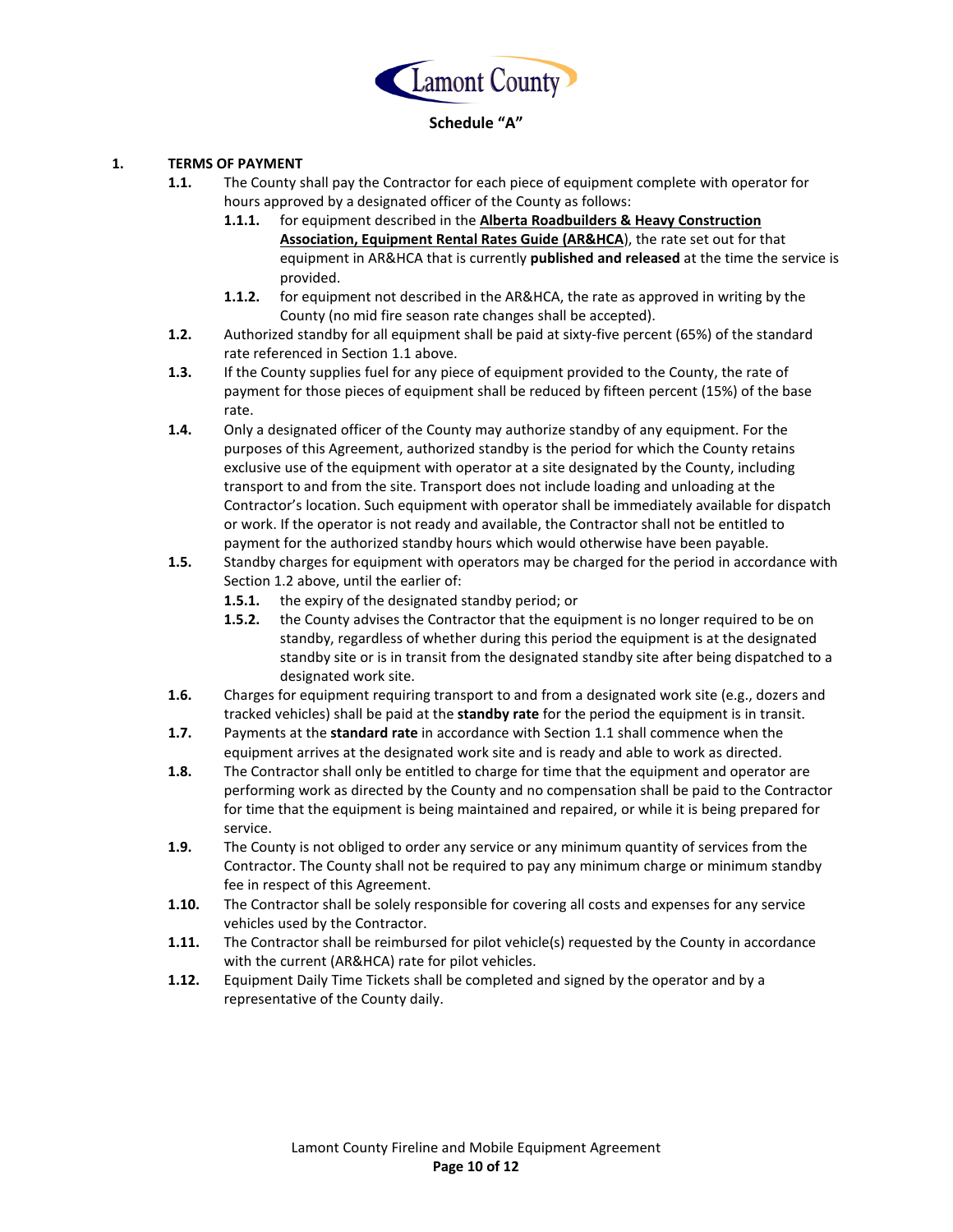

## **Schedule "B"**

#### **FIRELINE MOBILE EQUIPMENT CERTIFICATE OF INSURANCE**

**NAME AND ADDRESS OF NAMED INSURED**

**NAME AND ADDRESS OF AGENT/BROKER**

**NATURE OF WORK**

| <b>SCHEDULE OF</b><br><b>COVERAGE</b> | <b>INSURANCE</b><br><b>COMPANY</b> | <b>POLICY NUMBER</b> | <b>EFFECTIVE DATE</b> | <b>EXPIRY DATE</b> |
|---------------------------------------|------------------------------------|----------------------|-----------------------|--------------------|
| <b>GENERAL LIABILITY</b>              |                                    |                      |                       |                    |
| <b>UMBRELLA LIABILITY</b>             |                                    |                      |                       |                    |
| <b>AUTOMOBILE LIABILITY</b>           |                                    |                      |                       |                    |

| А. | GENERAL LIABILITY - all the following coverage features are required by | Limits of Liability     |  |  |  |
|----|-------------------------------------------------------------------------|-------------------------|--|--|--|
|    | the County contract. Please check to confirm coverage provided.         | Inclusive Limits        |  |  |  |
|    | Non-Owned Automobile                                                    |                         |  |  |  |
| В. | UMBRELLA LIABILITY (if applicable)                                      | <b>Inclusive Limits</b> |  |  |  |
|    | <b>AUTOMOBILE LIABILITY</b>                                             | <b>Inclusive Limits</b> |  |  |  |
|    |                                                                         |                         |  |  |  |

#### **ADDITIONAL COVERAGE IF REQUIRED BY THE COUNTY FOR THIS AGREEMENT**

| ∥ CARGO COVERAGE                | <b>INSURANCE COMPANY</b> | POLICY NO. | <b>EFFECTIVE DATE</b> | EXPIRY DATE |  |
|---------------------------------|--------------------------|------------|-----------------------|-------------|--|
|                                 |                          |            |                       |             |  |
| Includes Coverage for Pollution |                          |            | Limit Insured         |             |  |

The undersigned hereby represents to Lamont County that the above policies are accurately described and have been issued to the Named Insured. Except for Automobile Liability, the Undersigned further represents that these policies that these policies are endorsed to provide thirty (30) days advance written notice of cancellation or material change (reduction of coverage and/or limits) to Lamont County at: 5303 50 Ave Lamont, Alberta. T0B 2R0

This certificate is executed and signed by the insurer or authorized Agent/Broker.

| Signature of Authorized Representative |  | Name of Insurance Company or Agent/Broker |      |  |  |
|----------------------------------------|--|-------------------------------------------|------|--|--|
| Name of Representative (Please Print)  |  | Felephone                                 | Date |  |  |